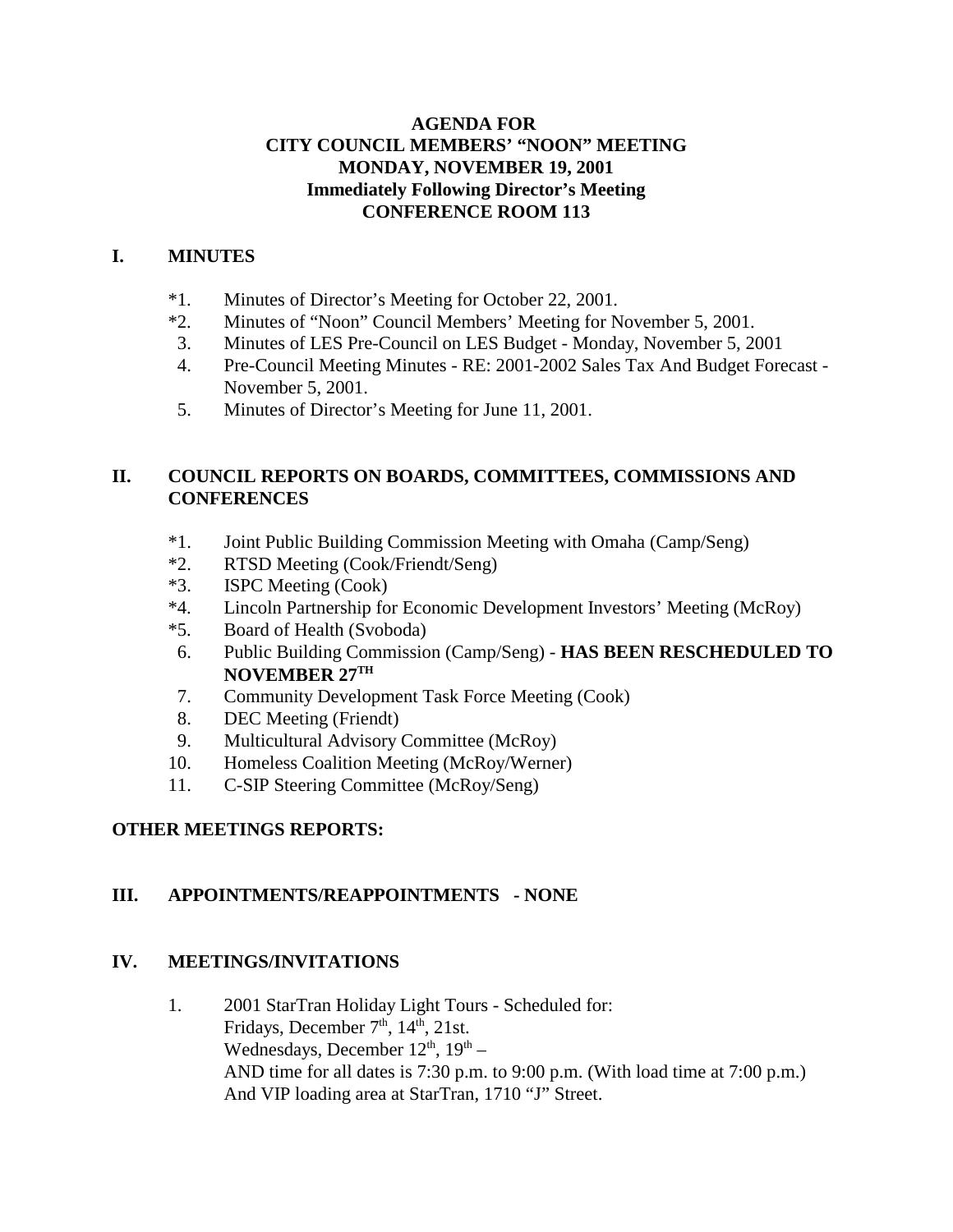- 2. 42<sup>nd</sup> Annual HAVELOCK BUSINESS ASSOCIATION Christmas Breakfast Tuesday, December  $11<sup>th</sup>$ , 8:00 a.m. at the Isles Reception Hall - 6232 Havelock Avenue RSVP at 434-3107 by Thursday December 6, 2001. (Additional Company Guests are Welcome. - Sponsored by Pinnacle Bank
- 3. State Farm Insurance Cordially invites you to attend a Retirement Reception Honoring Regional Vice President Dave Harris on Thursday, December 6, 2001 from 2:00 p.m. to 4:00 p.m. at The State Farm Regional Office, 222 South 84<sup>th</sup> Street – Please RSVP to Monica Hester at 402-327-5814 by December 3, 2001 (See Invitation).

## **V. REQUESTS OF COUNCIL FROM MAYOR** - **NONE**

#### **VI. CITY COUNCIL MEMBERS**

#### **VII. MISCELLANEOUS**

- 1. Continue the discussion on the City providing interpreters for Public Meetings.
- 2. Discussion on Night Meeting in December? (Dec.  $17<sup>th</sup>$  Last Meeting of the Month) A night meeting would eliminate Pre-Councils for three weeks in a row since there will be no meetings the weeks of December  $24<sup>th</sup>$  and December  $31<sup>st</sup>$ .
- 3. Discussion of possibility of and interest in an AllTel Tour on December  $10<sup>th</sup>$ . Also, discussion on procedure for scheduling of Pre-Councils.

#### **VIII. ADJOURNMENT**

#### **\*HELD OVER FROM NOVEMBER 12, 2001.**

 $ca111901/tig/ivr$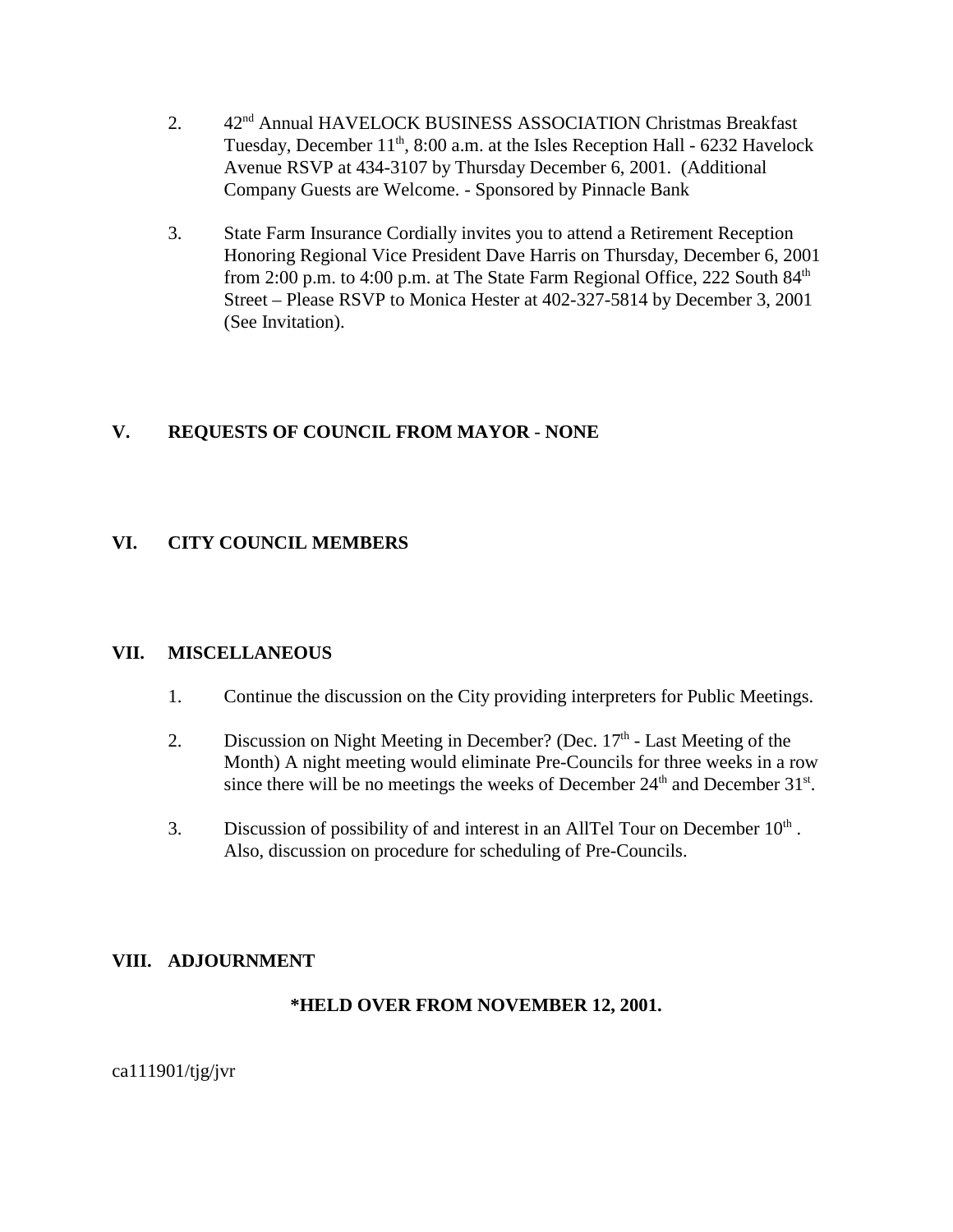# **MINUTES CITY COUNCIL MEMBERS' "NOON" MEETING MONDAY, NOVEMBER 19, 2001** *CONFERENCE ROOM 113*

**Council Members Present:** Annette McRoy, Chair; Jonathan Cook, Vice-Chair; Jon Camp, Glenn Friendt, Coleen Seng, Ken Svoboda, Terry Werner; ABSENT: None.

**Others Present:** Mark Bowen, Amy Tejral, Ann Harrell, Mayor's Office; Dana Roper, City Attorney; Don Herz, Finance Director; Kelvin Hullett, Alltel; Darrell Podany, Aide to Council Members Friendt, Camp and Svoboda; Joan Ray, Council Secretary; Mark Andersen, *Journal Star* Representative.

## **I. MINUTES**

- \*1. Minutes of Director's Meeting for October 22, 2001.
- \*2. Minutes of "Noon" Council Members' Meeting for November 5, 2001.
- 3. Minutes of LES Pre-Council on LES Budget Monday, November 5, 2001
- 4. Pre-Council Meeting Minutes RE: 2001-2002 Sales Tax And Budget Forecast - November 5, 2001.
- 5. Minutes of Director's Meeting for June 11, 2001.

Jonathan Cook, Council Vice-Chair, requested a motion to approve the abovelisted minutes. Coleen Seng moved approval of the minutes as presented. The motion was seconded by Annette McRoy and carried by the following vote: AYES: Jon Camp, Jonathan Cook, Glenn Friendt, Annette McRoy, Coleen Seng, Ken Svoboda, Terry Werner; NAYS: None.

## **II. COUNCIL REPORTS ON BOARDS, COMMITTEES, COMMISSIONS AND CONFERENCES -**

\*1. JOINT PUBLIC BUILDING COMMISSION MEETING WITH OMAHA (Camp/Seng) Ms. Seng reported that it was a very nice meeting and they treated us royally. They had note pads for us with our name & the Lincoln/Lancaster PBC name on it. They gave us a mug. Ms. Seng announced that they are much more sophisticated than we are and have been in operation much longer than we have, too. She noted that they have cameras in their garages; they have a central kiosk they're trying to expand a little bit because of security. T h e highlights for Ms. Seng were that no space heaters are allowed (due to a fire they'd had recently); and, for in-house food service, they have a different firm come in each day of the week. So, they have a variety of food and venders instead of just one.

Mr. Werner asked why Ms. Seng felt they were more sophisticated? Mr. Camp noted that he did not think they were more sophisticated. They may be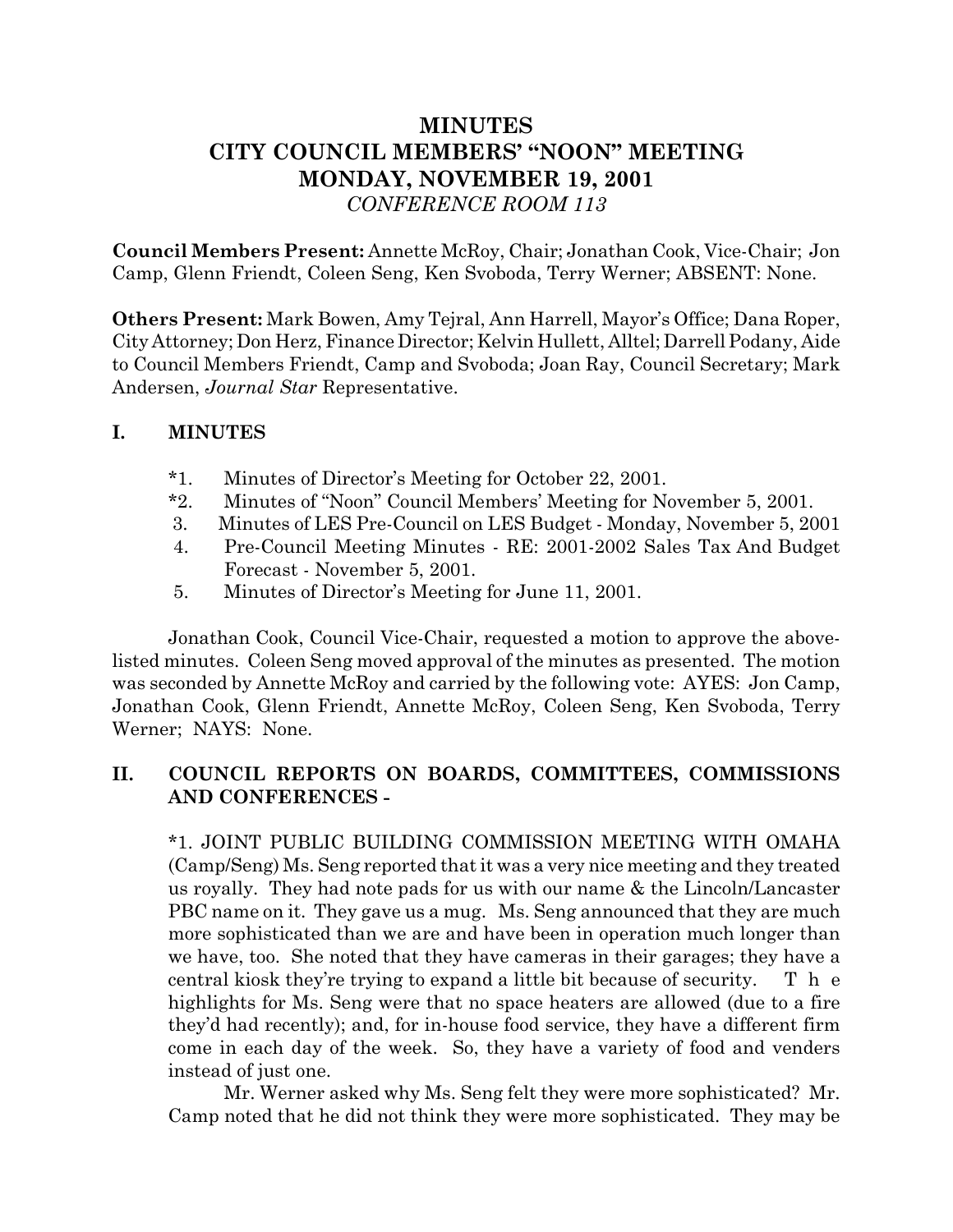older and have a bigger staff than we do, but... Mr. Camp commented on the leasing rates they bill back to parking facility, noting that they were actually higher than ours. He noted that they have a huge wait on parking  $-4$  to 6 years, although they do have a huge parking structure that is going up right now. They are, like us, concerned with security. They've banned parking around the perimeter of the block. Mr. Camp explained that this was the first time the two entities had met and they planned to get together in six months and have the Omaha Commission come down here for a meeting, as the two Councils are doing now.

\*2. RTSD (Cook/Friendt/Seng) Mr. Cook reported that not a lot happened. They had re-passed the budget because of an advertising mistake. That was fairly straightforward.

Ms. Seng commented that the 9<sup>th</sup> Street tracks had been discussed. She also noted that there had been a lot of discussion on the Wild Rose Lane area.

She explained the "Jamacia Line" to the Council Members. It is a line of the Union Pacific Railroad which runs from  $5<sup>th</sup>$  & "J" Street to Saltillo Road. Those tracks are being removed, but we still have the Burlington tracks running there, so we aren't rid of the trains completely.

Mr. Cook noted that the railroad still owns the track along Highway 2 up to  $56<sup>th</sup>$ ; then NPPD owns it east of that. He stated that the RTSD would be following up and copying all of the Council Members on their discussion with NPPD and the railroad on the timing of those trains. What few do run ought to run at night so they don't hold up traffic at all of the major intersections during high-traffic-volume hours.

\*3. ISPC(Cook) - No Report

## \*4. LINCOLN PARTNERSHIP FOR ECONOMIC DEVELOPMENT INVESTORS' MEETING (McRoy) - No Report

\*5. BOARD OF HEALTH (Svoboda) Mr. Svoboda reported that the main item of discussion had been the Injury Surveillance Report. It was very well done. He asked if the Council Members had received copies of that, which they had. He felt the report was an eye-opener when you see the tracking of injuries and disease.

The one thing that was done as an action item was to vote unanimously to accept just over \$600,000.00 over the next two years for the tobacco settlement fund. There are, of course, stipulations on that money. It has to be used to create new positions and new projects and programs; and can't be used for existing programs. So, there are about 9-1/2 employees to be hired with this money. There was discussion as to whether or not this money has some longterm effect...some longevity attached to it. There is a potential for this money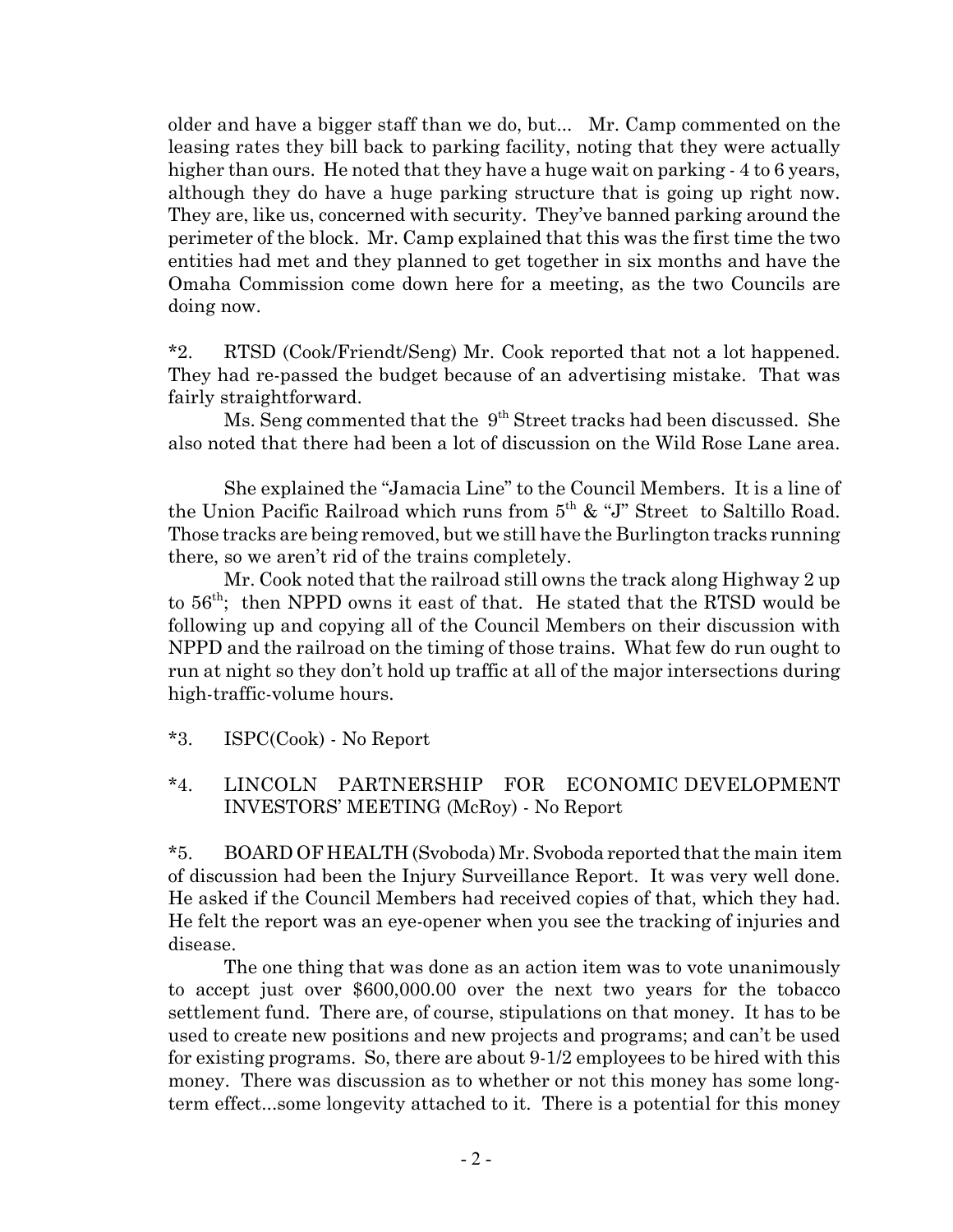to last for approximately 25 years. Putting these 9-1/2 employees on and creating these new programs (They've got it broken down into a variety of different programs: data base management system, which would be helpful for us; the recourse development; chronic disease; healthy people; and healthy environments. That is how they will break up the monies and hire the employees) will start immediately because the money is there and we have to start using it.

Mr. Cook asked why there was a restriction on how it can be spent? These new programs may be necessary, and Mr. Cook indicated that he did not have a problem with supporting new programs for the Health Department, but it seemed to him that if it is money they're expecting to be there long-term, why couldn't if fund current programs if we feel there are some that would benefit? Mr. Svoboda responded that he was not sure, but one of the options would be that as we progress through the years, noting that this is the very early stage money, they will obviously have to accept existing programs, because you can't just create a whole level of bureaucracy every time you have a budget cycle. But in this particular case, the Feds have set their standards and their regulations and you either abide by them and accept their money, or you don't accept their money.

Upon questioning, it was determined that the money was State funding, but it comes through the Federal government. Ms. Amy Tejral stated that it will be on-going money for up to 25 years. She noted that during these first years, they wanted to make sure they do something that shows significant outcomes in order to continue to receive the money.

Ms. McRoy asked how often the money was received, wondering if it was every two years? Mr. Svoboda answered that recipients would reapply every year. Ms. Tejral stated that the funding is for an eighteen month period because they were late in getting the money out to people. It is supposed to be an annual give, but they were late, so they're giving recipients money for two years in an eighteen month period. Then, it will be a yearly event after that.

Mr. Camp asked if there were conditions on the renewals? He noted that if we're adding staff like that, thinking of a long-term need or program with short term funding....is that a good match? Mr. Svoboda stated that that is probably a question to ask. He noted that if this is an important enough issue, we could certainly have Bruce come in at a Pre-Council and discuss it in a little more detail. This is State Legislation that has given us the ability to accept this money. Mr. Svoboda state that he would certainly ask Mr. Dart to do that.

He continued, noting that this is total infrastructure money as well, not just creating the position. It covers the hardware, the office space, the space that that person occupies....it was pretty inclusive. Ms. Seng asked if they would be requiring new office space? Mr. Svoboda answered that he had asked that question, but at this point in time they were just `shoe-horning' everybody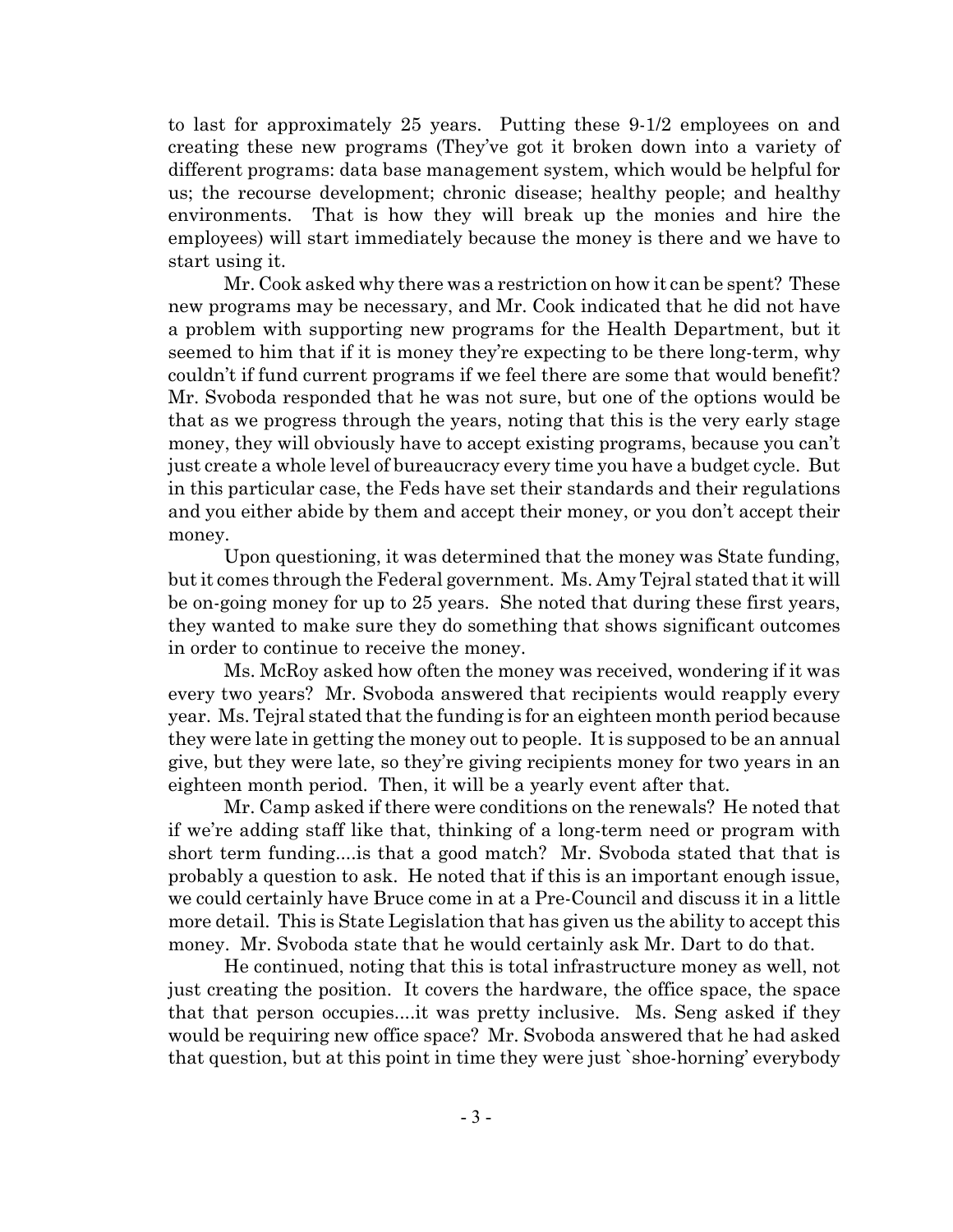into that building. Public Building Commission will decide if they get different office space and where. At this point, however, there is no new space.

### 6. PUBLIC BUILDING COMMISSION (Camp/Seng) - **HAS BEEN RESCHEDULED TO NOVEMBER 27TH**

7. COMMUNITY DEVELOPMENT TASK FORCE Meeting (Cook) Mr. Cook reported that they had reviewed the report which is the follow-up that explains what happened over the past year. Mr. Cook indicated that the report had been reviewed and discussed.

 8. DEC (Friendt) - Mr. Friendt reported that the major item was review of this past years operating financial statements. He noted that they were able to cover their loan obligations. They ended up not making quite as much operating revenue as anticipated because of the high cost of natural gas, and they feel this will also impact next year. But we are still projecting an operating profit and an ability to have very healthy coverage of our bond and debt obligations. Things look good. The budget was approved by a unanimous vote.

There was no additional update on the potential project with Nebraska Wesleyan University. Right now, that is in a study phase to determine what the cost would be; what the technology would be for NWU to actually be a district energy entity. That will come back to us before next year for consideration.

Ms. Seng asked if that was the first private group? She noted that all the others were public entities. Mr. Friendt stated that he had asked that question. It does raise an issue of how far we can extend this. He noted if he were Peoples Natural Gas, he would be paying attention to this. The fact is, there was a time that the City provided steam heat downtown for lots of buildings, including some in the private sector. This would be the first non-public governmental project. Ms. Seng thought it was very brave of Wesleyan to even be thinking about it. Mr. Friendt noted that from their standpoint it could make a big, big difference in terms of their cost. That would be the question. They're going to be faced with capital investment anyway because the power generating facilities which they have are antiquated and need to be replaced. This, in effect, uses public money to replace their capital investment. In return, we get a multiple-year contract on energy to run their operations. Mr. Friendt did not know, but had asked, what sort of public or advanced notice will be provided. If there are those in the community who want to discuss this issue, Mr. Friendt wanted to insure that it is possible to do so.

 9. MULTICULTURAL ADVISORY COMMITTEE (McRoy) Ms. McRoy stated that she had checked the minutes of the meeting and had found that they had discussed the Sickle Cell Anemia Foundation. One of the Board Members briefed us on that, and there will be a follow-up on that on December  $8<sup>th</sup>$ . Ms. McRoy reported that the newsletter will be coming out soon. That is about all that was covered.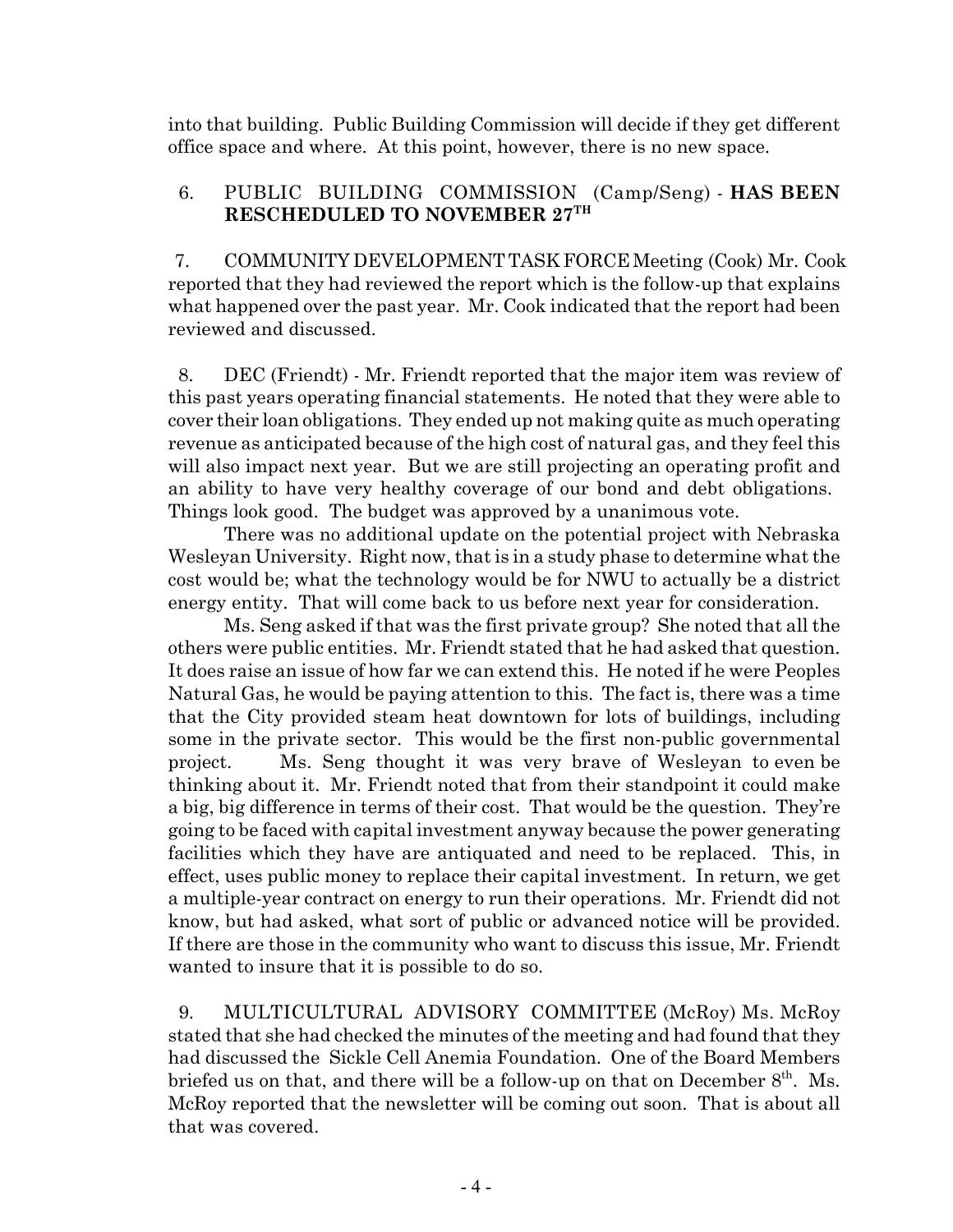### 10. HOMELESS COALITION (McRoy/Werner) No Report

#### 11. C-SIP STEERING COMMITTEE (McRoy/Seng) No Report.

\*Held Over from Week of 11-12-01

OTHER MEETINGS REPORTS: Ms. McRoy reported that she had attended the Parade Board Meeting, adding that they had called several times to make sure she would be in attendance. She noted that the parade was on track and scheduled for December  $8<sup>th</sup>$ , though they were a little short on sponsorships. She added that there had been a change in format, but nothing to worry about. She noted that every year it comes up - no beauty queens, no politicians, since this is just for kids. However, the governor will be in attendance and the Mayor will be there for the presentation of the Mayor's Award. Ms. McRoy noted that the Council is not in it and that she would be in the crowd, freezing - like everybody else. Mr. Svoboda asked if they had VIP seating? Ms. McRoy indicated that the seating was only for the kids who are judging and for Special Needs citizens.

Ms. Seng reported that she had attended a meeting on Fair Housing, adding that Ms. Tejral had been there as well. The meeting had been put on by the Nebraska Equal Opportunity Commission. What Ms. Seng felt was very interesting was the fact that there is a Fair Housing Center here in Nebraska. They tested 21 times in Lincoln in regard to discrimination. This was not based on complaints, but was a study [initiated by the Commission]. They trained people to come in to apply for either rental or sales in housing market. Twelve out of the 21 did have some findings; three had no findings; six had some findings.

Without much knowledge, they had come in to perform this study. Larry Fisher of the Fair Housing Center of Nebraska had conducted the tests. Each participant had one focus area of discrimination that they are worked on. Ms. Seng found it fascinating.

- **III. APPOINTMENTS/REAPPOINTMENTS** Ms. Tejral gave a brief run-down of upcoming appointments for: Air Pollution Control Advisory Board; Lincoln Commission on Human Rights; Citizens Police Advisory Board; Building Code Board of Appeals. Next week The Parks & Rec Board will have an appointment (Sandra Washington) to replace Ron Jensen. The LES Board Re-appointments are coming up: David Hunter and Beatty Brasch will be recommended for appointment to the two openings created by the loss of members who cannot be reappointed. Mr. Russ Bayer will be appointed to the EMS, Inc. Board to replace Ms. Brasch when she leaves that Board to assume the LES Board appointment. These appointment recommendations will be forwarded to the Council prior to any vote.
- **IV. MEETINGS/INVITATIONS**  Ms. Seng encouraged all Council Members to attend the Havelock Breakfast. The other invitations were noted without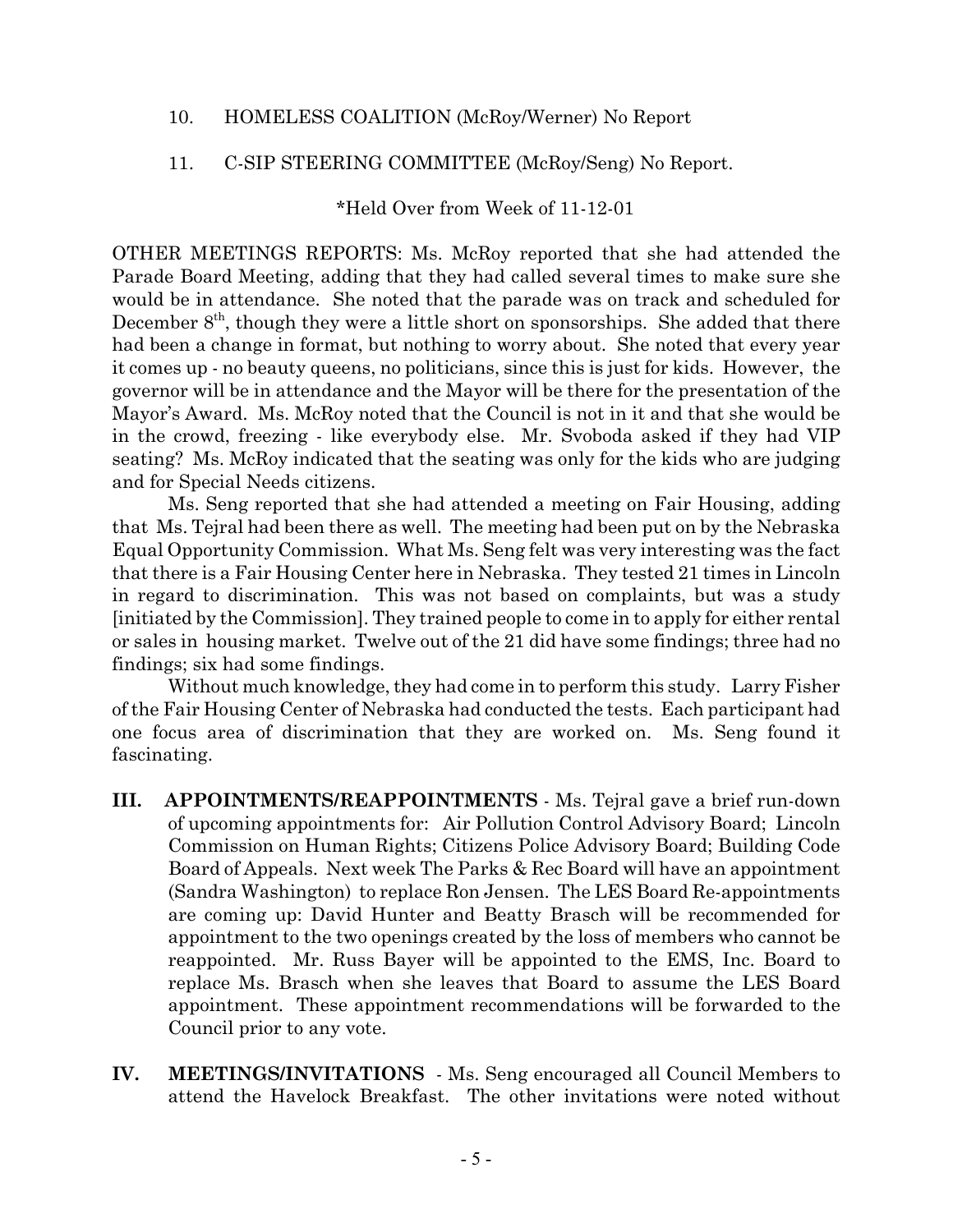further significant comment.

**V. REQUESTS OF COUNCIL FROM MAYOR** - Mr. Bowen confirmed the date of December 20th for the Council's Budget Retreat, as proposed at the last "Noon" Meeting. The time will be from 1:00 to 5:00 p.m. at the Haymarket Park, Diamond View Lounge.

### **VI. COUNCIL MEMBERS**

#### **JON CAMP** - No Further Comments

**JONATHAN COOK** - Mr. Cook commented that the HGTV program was interesting.

If no one saw it, Ms. Harrell explained that a tape would be obtained from HGTV within the next few weeks for viewing by interested Council Members. Mr. Cook opined that the program covered the things that make Lincoln attractive to newcomers such as the trees, the beautiful homes, the varieties of gardens and parks. As we struggle with out budget problems, he suggested that we keep in mind that those things are still very important.

Mr. Cook stated that someone had mentioned to him the possibility of a sign-in sheet for the Council Meetings. He noted that the legislature has a sign-in sheet where those interested in speaking sign in "pro" or "con". Mr. Bowen stated that that is the practice in most places where they hold public hearings. Then the sign-up sheet is given to the Chair to see how many are at the meeting in support and how many are there in opposition, without having to devote the time for everyone to come forward. Mr. Camp commented that a year or two ago he had brought this issue forward. He noted that such a policy also helps the staff have correct spelling of names and addresses for responses and accurate meeting minutes.

This was discussed briefly. A final decision was made to present the proposed policy to the City Clerk for further input and consideration.

Mr. Cook noted that Mr. Luxford was going to try to get a monitor for display and testing for future Council use in the Chambers.

#### **GLENN FRIENDT** - No Further Comments

**ANNETTE McROY** - Ms. McRoy informed Council that Bill Luxford had indicated Pre-Councils may have to start earlier. He had requested that the Departments and presenters need to request any special equipment they will need for the presentation prior to the meeting, so Bill can prepare the room. If technological equipment is required, there will have to be a five-minute set up time scheduled into the pre-council line up. Ms. McRoy explained the need for any Council Members who are requesting a pre-council to let either Ms. Ray or Ms. McRoy know what their presentation needs might be. She noted that Mr. Luxford had expressed concern that today's presentation on the water rates had not played well to the home TV audience.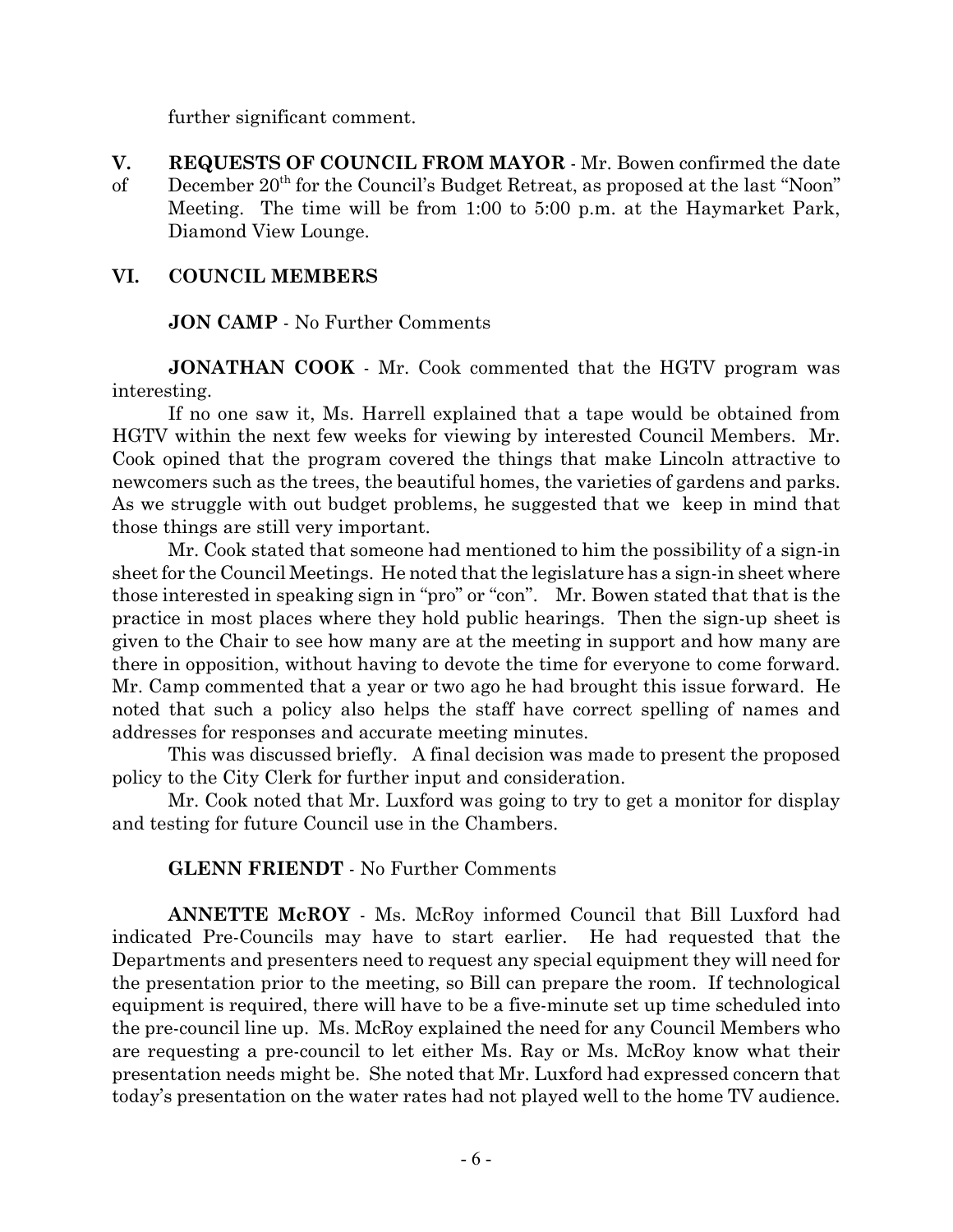**COLEEN SENG** - Ms. Seng asked if all of the Council Members had seen the picture and article on Ms. McRoy in the *Omaha World Herald*? Council Members indicated that they had received a copy of the article in their Folder Material, forwarded by Staff. [The article was an interview of four veterans, one of whom is still serving his country. The others, upon completion of their service, have returned to their communities where they continue to work and serve. The four veterans were Army Sgt. McRoy, Navy Lt. Shane Osborn, Air Force Capt. Paul Needham and Marine Staff Sgt. Michael Moeller]

**KEN SVOBODA** - No Further Comments

**TERRY WERNER** - No Further Comments

AMY TEJRAL - No Further Comments

MARK BOWEN - Mr. Bowen passed out the Information on the Ambulance Billings. (See attached). Mr. Don Herz was in attendance and answered several questions from Council Members regarding this issue.

ANN HARRELL - No Further Comments

DANA ROPER - No Further Comments

## **VII. MISCELLANEOUS** -

1. Continue the discussion on the City providing interpreters for Public Meetings. It was agreed that the decision would be delayed until January, giving City Attorney, Dana Roper, time to investigate the legalities of the issue further. Mr. Roper indicated that the only legal obligations the City has are when we go to Court, at which time an interpreter is required. Mr. Roper added that those interpreters are certified by the Court to insure that the translation is bonafide and adequate.

He also noted that if the question were one of a hearing where there was revocation of a permit, or property concerns, the argument might be made that the City would have a duty to provide an interpreter. Mr. Roper indicated that so far, that case had not been found. He did note that, if requested, the ADA requires that a `signer' be provided for the hearing impaired.

Mr. Cook observed that if there were some legal obligation on the City's part to provide an interpreter, then the issue of a certified interpreter comes into play. It was agreed that the fiscal impact and the participation of the City's ethnic communities should all be taken into consideration. Ms. McRoy wondered if this might not be an appropriate issue to bring before the